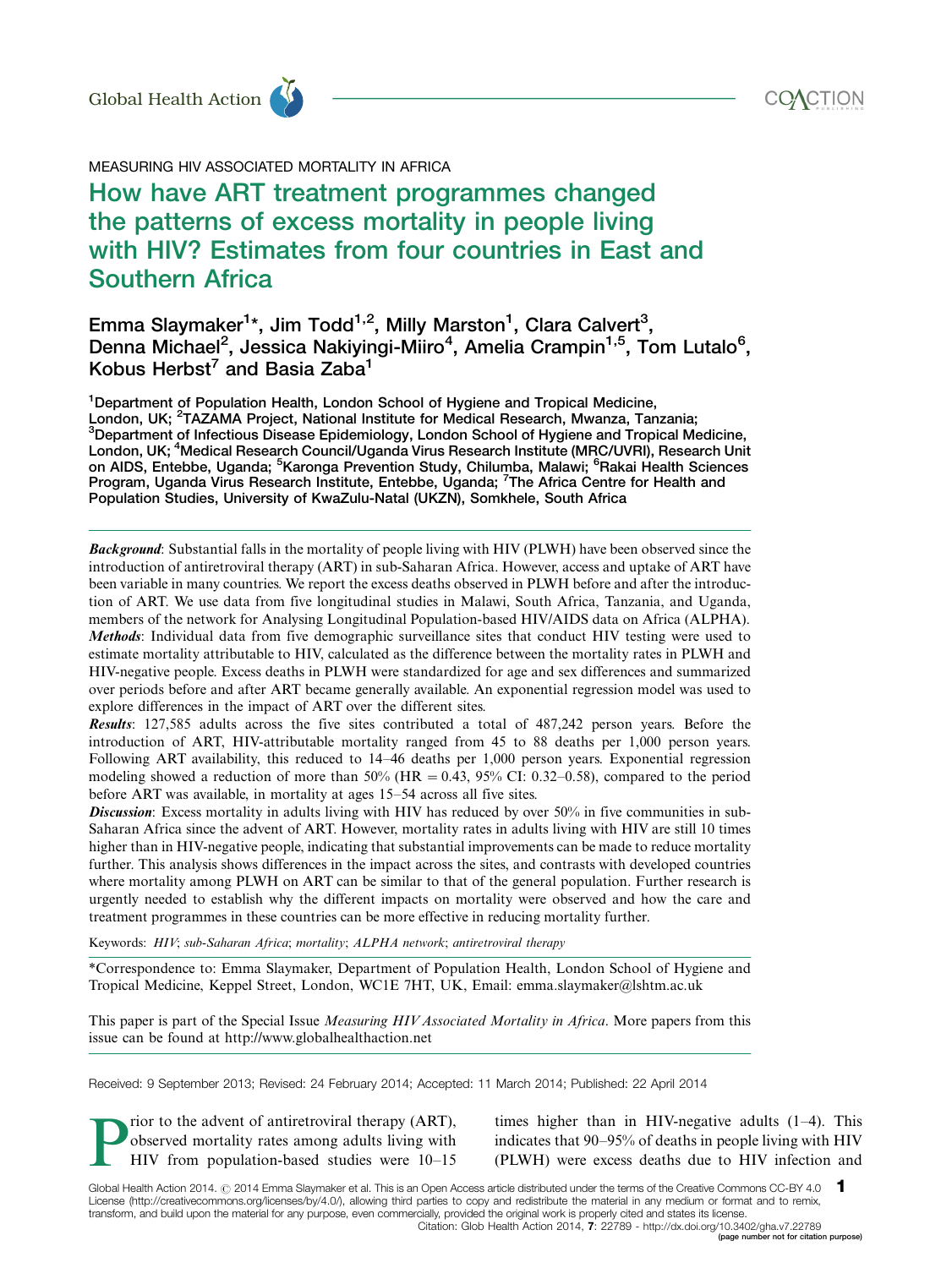were therefore attributable to HIV. The proportion of deaths in PLWH that are due to HIV depends on the background mortality in the population (5).

Clinic-based data have shown substantial falls in mortality since the introduction of ART, but mortality among PLWH is still considerably higher than among individuals who are HIV-negative. ART programmes have been shown to have substantial impacts on all-cause and AIDS mortality in sub-Saharan African countries (6-10) despite the poorer survival documented among people receiving treatment in low-income countries compared to those in high-income countries (11).

In developing countries, there are many barriers to effective ART provision. On an individual level, PLWH who have not received HIV testing and counselling (HTC), or have not accessed ART clinics, do not receive treatment (12). Within ART treatment programmes, there may be inadequate treatment of other infections and limited social support. Monitoring of immunological recovery, adherence, and drug resistance is difficult in many settings, resulting in suboptimal delivery of ART. Factors that influence wider health, such as food security and access to health services, also influence the uptake and effectiveness of ART. All these factors can limit the impact of ART on mortality (13).

Therefore, in sub-Saharan African countries, where the relatively recent ARTrollout has been shown to have some impact on mortality, further reductions in HIV-positive mortality may be possible, and this raises the question of the number of excess deaths in PLWH, even when treatment programmes are in place. In order to estimate the extent of the mortality decline among PLWH since the introduction of ART, and to estimate what further reductions may be possible, we need data on the HIV serostatus of the general population, which is not widely available.

This article reports results from studies in Malawi (the Karonga Prevention Study, London School of Hygiene and Tropical Medicine), South Africa (the uMkhanyakude cohort, Africa Centre for Health and Population Studies), Tanzania (the Kisesa cohort, National Institute for Medical Research), and Uganda (the Masaka-Kyamulibwa general population cohort, Medical Research Council/ Uganda Virus Research Institute; and the Rakai Health Sciences Program), which form part of the network for Analysing Longitudinal Population-based HIV/AIDS data on Africa (ALPHA), which brings together the sites in sub-Saharan Africa that collect longitudinal, populationbased demographic data alongside HIV serostatus. These sites provide unique data on mortality pre- and post-ART. Demographic data are available for a long period (starting from 1989), and from five communities in four countries with different HIV epidemic settings. Data on HIV serostatus are available from different time points in some sites; these dates are given in Table 1. These data permit estimation of mortality rates in PLWH and HIVnegative people and the extent of excess deaths in PLWH. Detailed analyses of mortality in each site have been conducted (14-16).

The study sites are in predominantly rural areas. HIV prevalence is highest in uMkhanyakude [29% among 15-49 year olds in 2011 (17)], where the epidemic started later and reached a higher level than in the other sites and where ART is helping maintain high prevalence by averting deaths among PLWH. Prevalence in the countries with more established epidemics is stable; it is substantially lower in Karonga, Kisesa, and Masaka ( $\sim 6\%$ ) and intermediate in Rakai. ART is provided through national treatment programmes, although Masaka delivers ART through a study clinic rather than a government health facility.

In this article, we compare the number of excess deaths in PLWH in three different periods: during the 5 years before the introduction of ART, at the time during which each country's ART programme was established, and the 5 years after ART became widely available in each country. We use an exponential regression model to assess how the death rate among PLWH has changed relative to that among HIV-negative people during these same time periods.

# **Methods**

# Data collection methods

This article uses data from 5 of the 10 sites that make up the ALPHA network. The sites which contributed data

Table 1. Dates for the introduction of ART, the full rollout of ART, and the start of demographic surveillance and HIV serosurveys

| Site                  |                                         |                                   |                           | Start dates for ART phases |                           |  |  |
|-----------------------|-----------------------------------------|-----------------------------------|---------------------------|----------------------------|---------------------------|--|--|
|                       | Start of demographic<br>data collection | Start of HIV<br>serosurveys       | Pre-ART<br>phase          | ART introductory<br>phase  | Post-ART<br>phase         |  |  |
| Karonga               | August 2002                             | October 2005                      | <b>July 2000</b>          | <b>July 2005</b>           | October 2006              |  |  |
| Kisesa                | May 1994                                | August 1994                       | January 2000              | <b>March 2005</b>          | October 2008              |  |  |
| Masaka                | November 1989                           | November 1989                     | January 1999              | January 2004               | January 2005              |  |  |
| Rakai<br>uMkhanyakude | <b>April 1999</b><br>January 2000       | <b>April 1999</b><br>October 2002 | June 1999<br>January 1999 | June 2004<br>January 2005  | June 2006<br>January 2007 |  |  |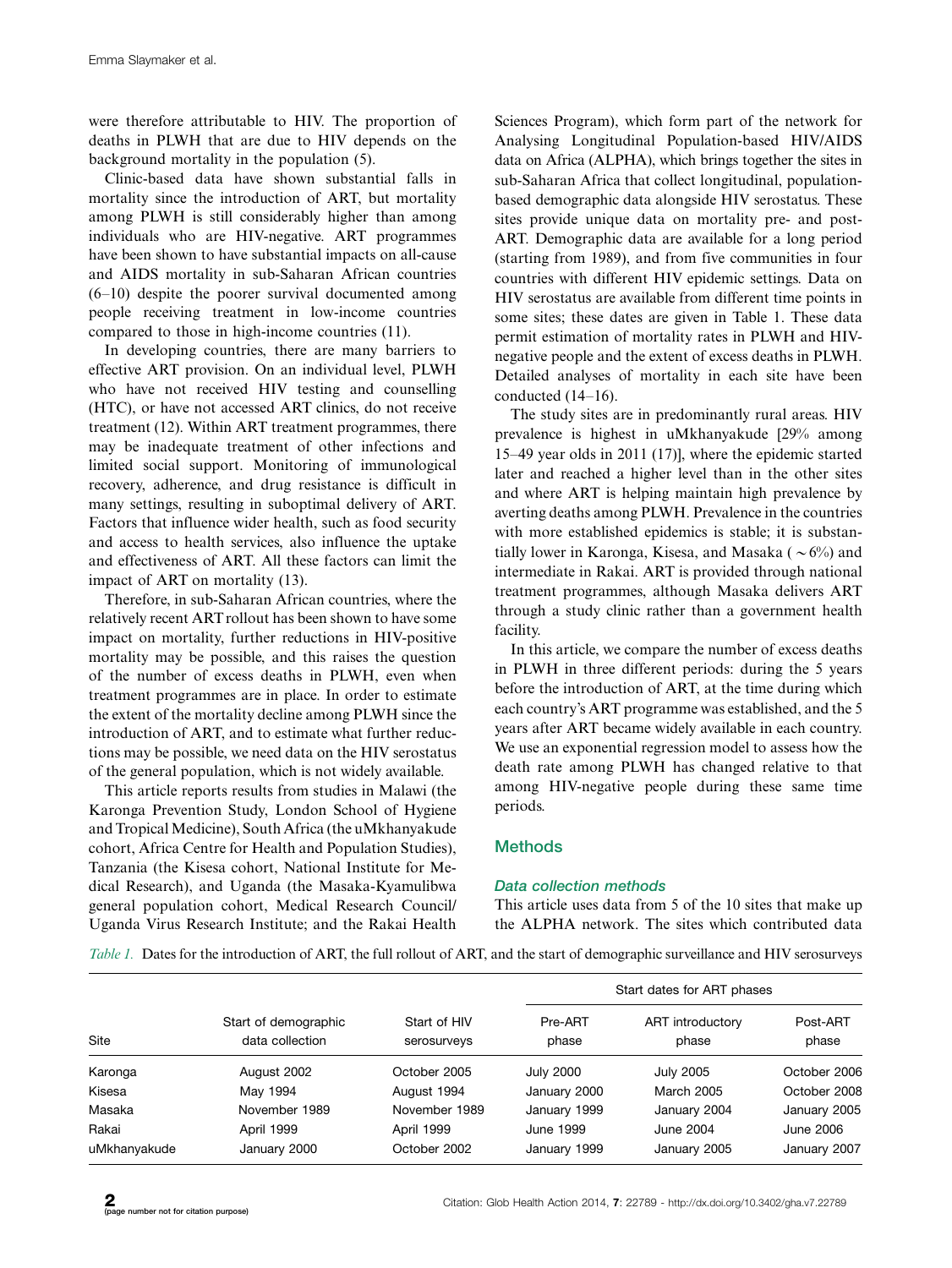are Karonga (Malawi), Kisesa (Tanzania), Masaka (Uganda), Rakai Health Sciences Program (Uganda), and the Africa Centre (uMkhanyakude, South Africa), and their fieldwork methods have been described elsewhere (18-24). Each site runs a demographic surveillance system (DSS) with linked HIV serostatus information on adult residents. Four sites have demographic and HIV status data spanning the three periods of interest surrounding the introduction of ART. The fifth (Karonga) is included for the purposes of cross-site comparisons.

Each study site extracted, from their study databases, information describing time spent resident in the study area and including dates of exit from the study, due to death or out-migration. They also extracted all information on the HIV status of each study participant. Data were prepared in a standard format, and data from all sites were pooled in February 2013.

# Data definitions

HIV test information was merged with the residency episodes. The HIV status during each part of a residency episode was derived from the test results at specific time points. To ensure consistency between the classification of deaths and of exposure time, person years were classified by HIV status as shown in Table 2. All deaths occurring in persons with a documented positive HIV test result arising from an ante-mortem study test were classified as HIV-related, and these composed the numerator for the HIV-positive mortality rate. Deaths

Table 2. Classification of deaths and exposure time by HIV status

| HIV-negative                                                                                                     | HIV-<br>positive                     | HIV status unknown                                                                                           |
|------------------------------------------------------------------------------------------------------------------|--------------------------------------|--------------------------------------------------------------------------------------------------------------|
| Between successive<br>negative tests                                                                             | Following<br>any<br>positive<br>test | Never tested                                                                                                 |
| Up to X years following<br>a negative<br>test with no other<br>subsequent test                                   |                                      | Not yet tested (i.e. Before<br>first test,<br>whether or not that first<br>test was positive or<br>negative) |
| In a seroconversion<br>interval less<br>than X years duration<br>(negative<br>test followed by<br>positive test) |                                      | More than X years<br>following the last negative<br>test                                                     |

X was based on observed incidence rates in the sites, and the values used were 2 years in uMkhanyakude, 3 years in Rakai, and 5 years elsewhere.

amongst persons who had recently been tested in the study and were found to be HIV-negative formed the numerator for the negative mortality rate.

Data on the introduction of ART in each country were used to identify three periods: before the introduction of ART (i.e. no treatment available); a rollout phase immediately following the introduction of ART, when ART was assumed to be only partially available; and, subsequently, a phase when ART was widely available (Table 1). In these observational study sites, ART was introduced when national treatment programmes started to provide services. These periods therefore do not precisely align with the demographic and serosurvey activities in all sites, and thus data are not available for certain periods in some sites.

## Statistical methods

Each individual contributed exposure time during their residence episodes in the DSS, which is from entry into the DSS until exit due to migration, death, or censoring at the time of the latest survey (or refusal to continue, where relevant). Returning migrants, individuals who reentered the study following out-migration, contributed person years only from the time they were resident in the study site (i.e. between first entry and first exit and between each subsequent entry and exit, as applicable).

To calculate mortality attributable to HIV, age-specific mortality rates for HIV-negative people were applied to the HIV-positive person years to calculate the number of deaths expected in the HIV-positive group, had that group experienced the mortality rates of the HIVnegative individuals. The number of excess deaths were classified as HIV attributable, and they were summarized over the time periods and over sex and age groups.

The age and sex composition of the populations differed between sites and over the ART phases. Mortality rates were standardized to allow comparison between sites and across ART phases. The standard population was the total number of person years contributed from all sites in all ART phases.

A series of exponential regression models were fitted, stratified by 5-year age group, to compare the mortality rate among PLWH to that among HIV-negative individuals. The baseline group for comparison was HIVnegative individuals in the later period when ART was widely available. Mortality amongst HIV-negative individuals in the two earlier phases, and mortality among PLWH in each ART phase, were compared by fitting an interaction term in the model between HIV status and ART phase. Sex and study site were included in the model as fixed effects, and the standard errors were adjusted for clustering by study site. By analyzing the data in this way, the additional mortality due to HIV can be captured, since HIV-negative individuals experienced a baseline level of mortality. Data from Karonga were not included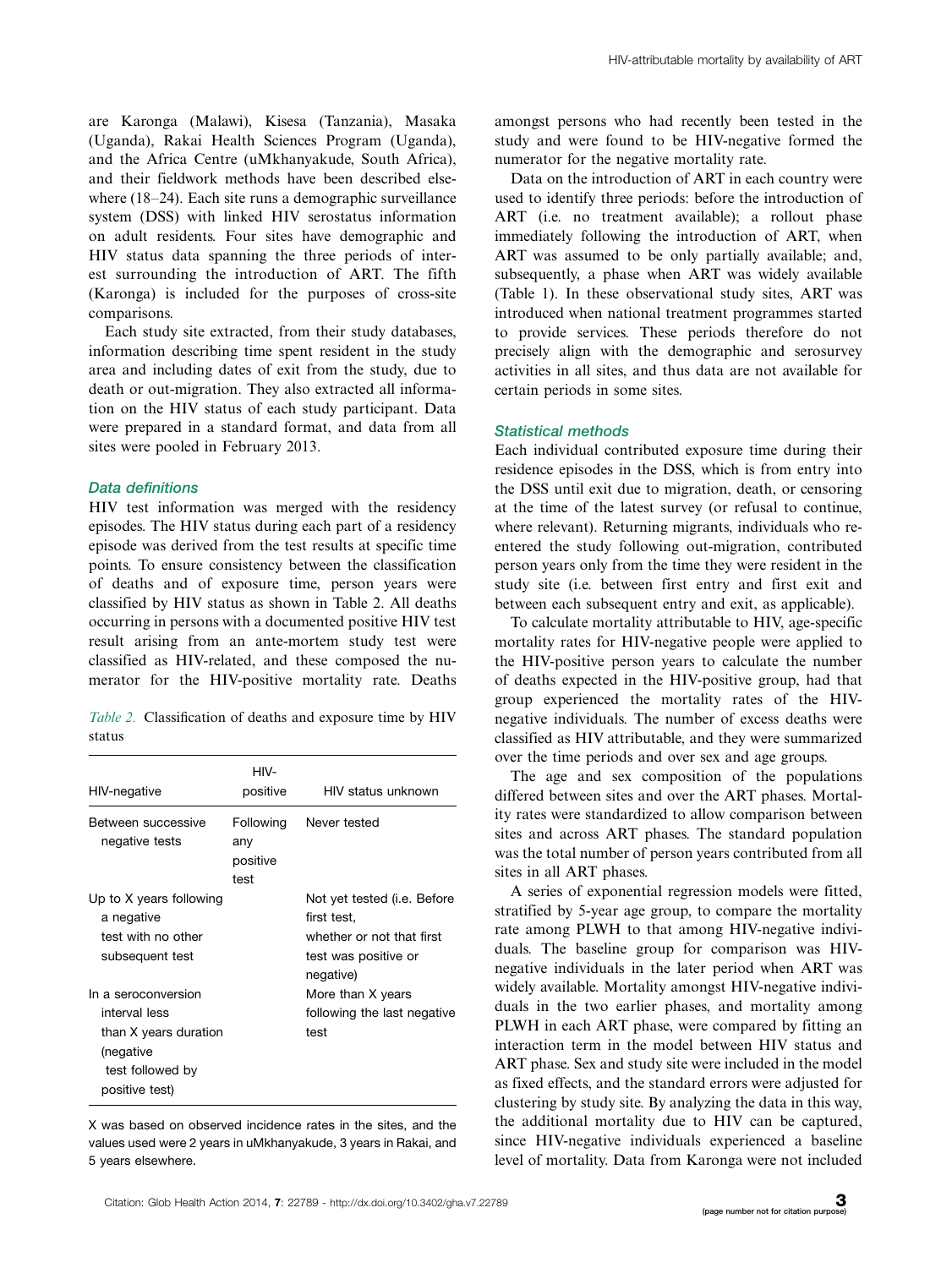in the model since they contributed data only to the post-ART phase. Those with unknown HIV status were included in this model to account for differences over time in the ascertainment of HIV status. These differences are most apparent in the two sites with the most recent introduction of HIV testing (Karonga and uMkhanyakude).

# **Results**

The five study sites provided data on 244,769 adults aged 15 and older, who contributed a total of 1,149,484 person years. This analysis is concerned with the mortality of the 127,585 adults age 15 years and above who have known HIV status and who contributed 487,242 person years. Table 3 shows for each site the number of subjects, person years, the mortality rate, and the period prevalence of HIV. The period prevalence of HIV was stable in Kisesa and Rakai, showed a moderate increase in Masaka, and showed a steep increase in uMkhanyakude. The proportion of all deaths that were in known HIV positive individuals declined over the three periods in all four sites where this comparison was possible. All-cause mortality ranged from 7 to 19 deaths per 1,000 person years.

The standardized mortality rates given in Table 4 show the mortality rates for HIV-negative individuals and

PLWH and the excess mortality rate among PLWH, by site, ART phase, and sex. These rates are standardized to adjust for differences in the age composition between sites and over ART phases. In all groups, the excess mortality rate among PLWH was almost as high as the total mortality rate for PLWH and much higher than the mortality rate among HIV-negative individuals. The HIVpositive mortality rate varied considerably between the sites, and the excess mortality rate reflected that. With the exception of men in Rakai, declines are apparent in both the HIV positive overall and excess mortality, comparing post-ART rollout with the time before ART was available.

Before the advent of ART, the excess mortality rate among PLWH was higher for men than for women. For men and women, excess mortality was highest in Masaka and lowest in Rakai. When ART became available, the mortality rates fell; the extent of the decrease varied between the site and across the sites by age group. Figure 1 shows the excess mortality rates by age, sex, and ART phase for Kisesa, Masaka, Rakai, and uMkhanyakude. Excess mortality rates for Karonga can only be estimated for the post-ART phase and hence are not shown in Fig. 1. In general, the most pronounced falls were in the older age groups, whereas among 15-19-year-old men in

Table 3. Number of subjects and person years contributed to the analysis, mortality rate and period prevalence of HIV amongst persons with known HIV status, and the proportion of all deaths that were of individuals known to be HIV positive

|                         | Number of |              |         |                | Period     | HIV-positive        |  |
|-------------------------|-----------|--------------|---------|----------------|------------|---------------------|--|
| ART phase               | subjects  | Person years | Deaths  | Mortality rate | prevalence | deaths (% of total) |  |
| Karonga                 |           |              |         |                |            |                     |  |
| 0-5 years before ART    | $\star$   | $\star$      | $\star$ | $\star$        | $\star$    | $\star$             |  |
| ART introduction        | $\star$   | $\star$      | $\star$ | $\star$        | $\star$    | $\star$             |  |
| ART available           | 18,159    | 46,134       | 316     | 6.8            | 7.4        | 25.9                |  |
| Kisesa                  |           |              |         |                |            |                     |  |
| 0-5 years before ART    | 13,153    | 34,491       | 412     | 11.9           | 5.2        | 31.8                |  |
| ART introduction        | 12,014    | 27,234       | 317     | 11.6           | 5.0        | 25.6                |  |
| ART available           | 11,303    | 21,639       | 185     | 8.5            | 5.6        | 25.4                |  |
| Masaka                  |           |              |         |                |            |                     |  |
| 0-5 years before ART    | 10,873    | 31,336       | 500     | 16.0           | 5.6        | 42.8                |  |
| <b>ART</b> introduction | 8,275     | 7,268        | 107     | 14.7           | 5.8        | 34.6                |  |
| ART available           | 12,610    | 39,867       | 436     | 10.9           | 6.6        | 25.9                |  |
| Rakai                   |           |              |         |                |            |                     |  |
| 0-5 years before ART    | 22,845    | 66.327       | 616     | 9.3            | 12.8       | 79.7                |  |
| ART introduction        | 20,814    | 31,426       | 243     | 7.7            | 12.7       | 77.8                |  |
| ART available           | 28,289    | 72,732       | 588     | 8.1            | 12.6       | 67.0                |  |
| uMkhanyakude            |           |              |         |                |            |                     |  |
| 0-5 years before ART    | 12,470    | 10,177       | 177     | 17.4           | 20.6       | 82.5                |  |
| ART introduction        | 18,458    | 25,625       | 405     | 15.8           | 22.3       | 75.8                |  |
| ART available           | 29,346    | 72,987       | 1,349   | 18.5           | 27.1       | 55.6                |  |
| All sites pooled        |           |              |         |                |            |                     |  |
| 0-5 years before ART    | 59,341    | 142,330      | 1,705   | 12.0           | 9.9        | 57.6                |  |
| <b>ART</b> introduction | 59,561    | 91,553       | 1,072   | 11.7           | 12.5       | 57.3                |  |
| ART available           | 99,707    | 253,359      | 2,874   | 11.3           | 14.3       | 48.2                |  |

\*Estimate not available.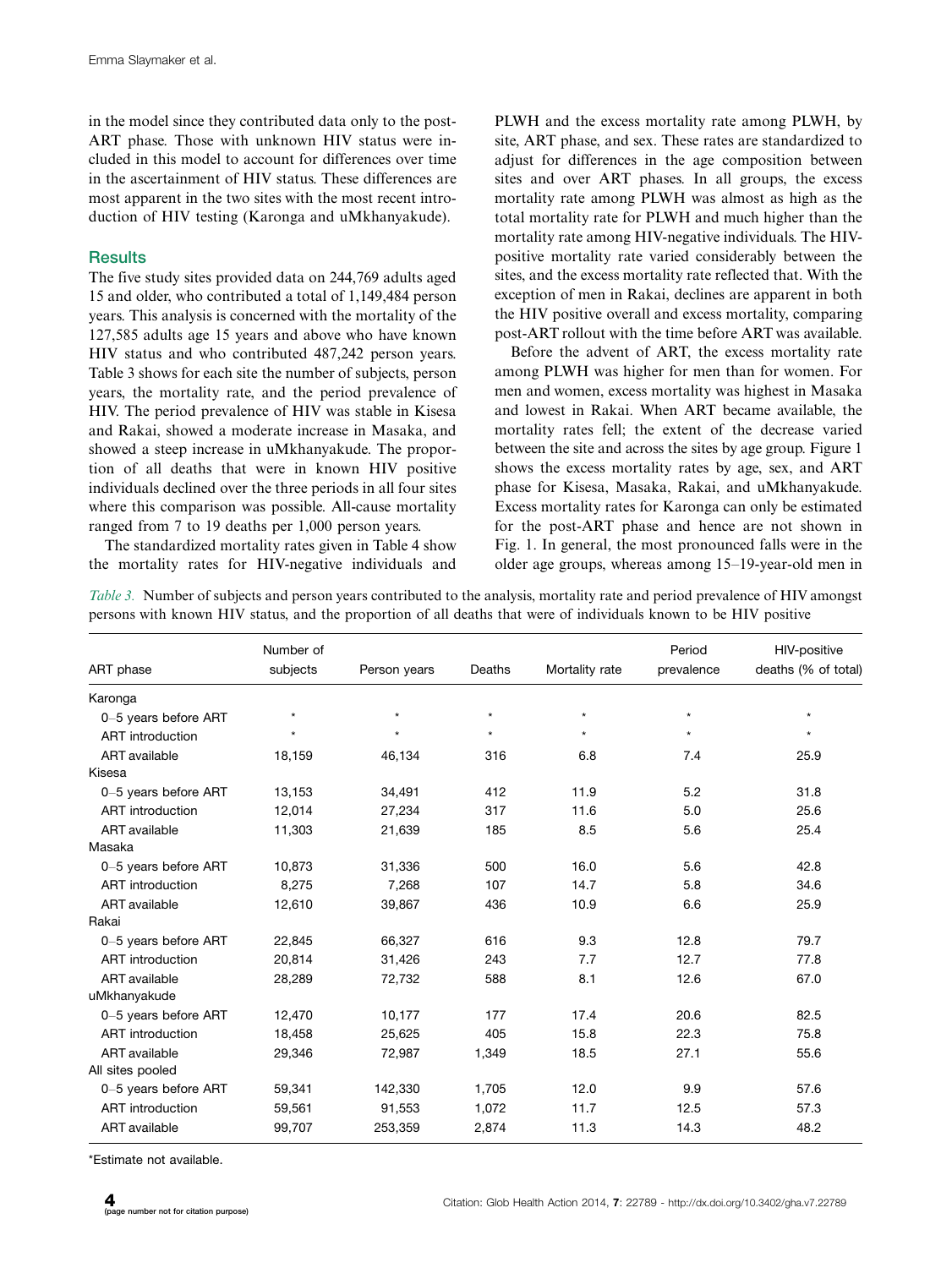Table 4. Age-standardized mortality rates (per 1,000 person years) by site, sex, HIV status, and ART phase: rates for HIVnegative people and PLWH, the excess mortality rate among PLWH (rate difference), and the standardized mortality ratio (SMR)

|                         | Men                            |                                                |                          |            | Women                          |                                |              |            |
|-------------------------|--------------------------------|------------------------------------------------|--------------------------|------------|--------------------------------|--------------------------------|--------------|------------|
| Site and ART phase      | HIV-negative<br>mortality rate | HIV-positive<br>mortality rate<br>Attributable |                          | <b>SMR</b> | HIV-negative<br>mortality rate | HIV-positive<br>mortality rate | Attributable | <b>SMR</b> |
| Karonga                 |                                |                                                |                          |            |                                |                                |              |            |
| 0-5 years before ART    | $\overline{\phantom{0}}$       |                                                | $\overline{\phantom{0}}$ |            | $\qquad \qquad -$              |                                |              |            |
| <b>ART</b> introduction |                                |                                                |                          |            |                                |                                |              |            |
| ART available           | 2.5                            | 24.4                                           | 22.0                     | 10         | 1.7                            | 15.0                           | 13.7         | 8.8        |
| Kisesa                  |                                |                                                |                          |            |                                |                                |              |            |
| 0-5 years before ART    | 3.6                            | 55.2                                           | 51.6                     | 15.3       | 4.2                            | 52.4                           | 48.7         | 12.5       |
| <b>ART</b> introduction | 5.2                            | 47.1                                           | 42.2                     | 9.1        | 3.2                            | 39.8                           | 36.9         | 12.4       |
| ART available           | 3.2                            | 33.8                                           | 30.8                     | 10.6       | 1.8                            | 19.6                           | 18.3         | 10.9       |
| Masaka                  |                                |                                                |                          |            |                                |                                |              |            |
| 0-5 years before ART    | 3.9                            | 88.0                                           | 84.8                     | 22.6       | 3.2                            | 91.5                           | 88.3         | 28.6       |
| ART introduction        | 2.8                            | 77.4                                           | 75.4                     | 27.6       | 3.5                            | 60.5                           | 58.0         | 17.3       |
| ART available           | 3.8                            | 43.6                                           | 39.9                     | 11.5       | 2.3                            | 30.3                           | 28.3         | 13.2       |
| Rakai                   |                                |                                                |                          |            |                                |                                |              |            |
| 0-5 years before ART    | 2.3                            | 42.5                                           | 40.6                     | 17.7       | 1.7                            | 45.7                           | 43.9         | 25.8       |
| <b>ART</b> introduction | 2.2                            | 31.1                                           | 28.9                     | 13.1       | 1.0                            | 32.8                           | 31.8         | 31.8       |
| ART available           | 3.2                            | 49.4                                           | 46.2                     | 14.4       | 2.5                            | 28.3                           | 25.8         | 10.3       |
| uMkhanyakude            |                                |                                                |                          |            |                                |                                |              |            |
| 0-5 years before ART    | 7.6                            | 63.4                                           | 56.2                     | 8.3        | 1.8                            | 56.7                           | 54.9         | 31.5       |
| <b>ART</b> introduction | 8.3                            | 47.4                                           | 39.5                     | 5.7        | 2.1                            | 38.3                           | 36.1         | 18.2       |
| ART available           | 5.7                            | 43.2                                           | 37.5                     | 7.6        | 1.6                            | 22.6                           | 21.1         | 14.1       |

Masaka, Rakai, and uMkhanyakude and 15-19-year-old women in Rakai, excess mortality rates increased slightly.

The impact of ART availability is shown in Fig. 2 and Table 5, which contain results from an age-stratified exponential regression model comparing the mortality of PLWH and HIV-negative individuals.

Figure 2 shows that the mortality of HIV-negative individuals changed little between the three ART periods; the only significant difference was that the mortality of 15-19 year olds was slightly higher in the earliest period (pre-ART). Within each age group, the mortality of PLWH remained much higher than that of HIV-negative people, even following the introduction of ART. Among 30-34 year olds, the risk of mortality for a PLWH before the introduction of ART was 30 times higher (95% CI: 18-51) than that of an HIV-negative person. Following the introduction of ART, the relative mortality hazard had more than halved, but it remained 13 times higher (95% CI: 11-16) than that of HIV-negative individuals. In the introductory phase of ART, the mortality reduction was greatest at younger ages (those younger than 35, the peak group for mortality). After ART was fully established, mortality risk declined in older age groups, which meant that the excess mortality risk among PLWH was more uniformly distributed across the age range, with a

hazard ratio (HR) of 12 (95% CI: 9-16) in 15-19 year olds, 13 (95% CI: 11-16) in 30-34 year olds, and 5 (95% CI: 4-6) among 50-54 year olds.

Differences are apparent between the study sites at different ages, reflecting the age-specific incidence pattern. Masaka, Rakai, and uMkhanyakude's mortality was higher than Kisesa's between the ages of 20 and 44. Mortality in uMkhanyakude remained higher than that of the other sites in the older age groups as well. There were also differences between the sexes at different ages: women's mortality hazard was higher than men's in the 20- to 24-year-old age group; and, from the age of 30, the direction of this association reversed and men's mortality risk was higher than women's such that by their late 40s, women's risk of dying was 60% that of men.

The changes between the ART phases are evident with respect to a fixed comparison group. The models do not show whether, between the ART phases, the mortality changes among the PLWH are likely to be true. Separate analysis, not shown, comparing the mortality changes between the phases among PLWH using stratified exponential regression confirms that the changes observed are highly unlikely to be due to chance. There was a significant difference between the mortality hazards for each ART phase. For PLWH in their 20s and older, the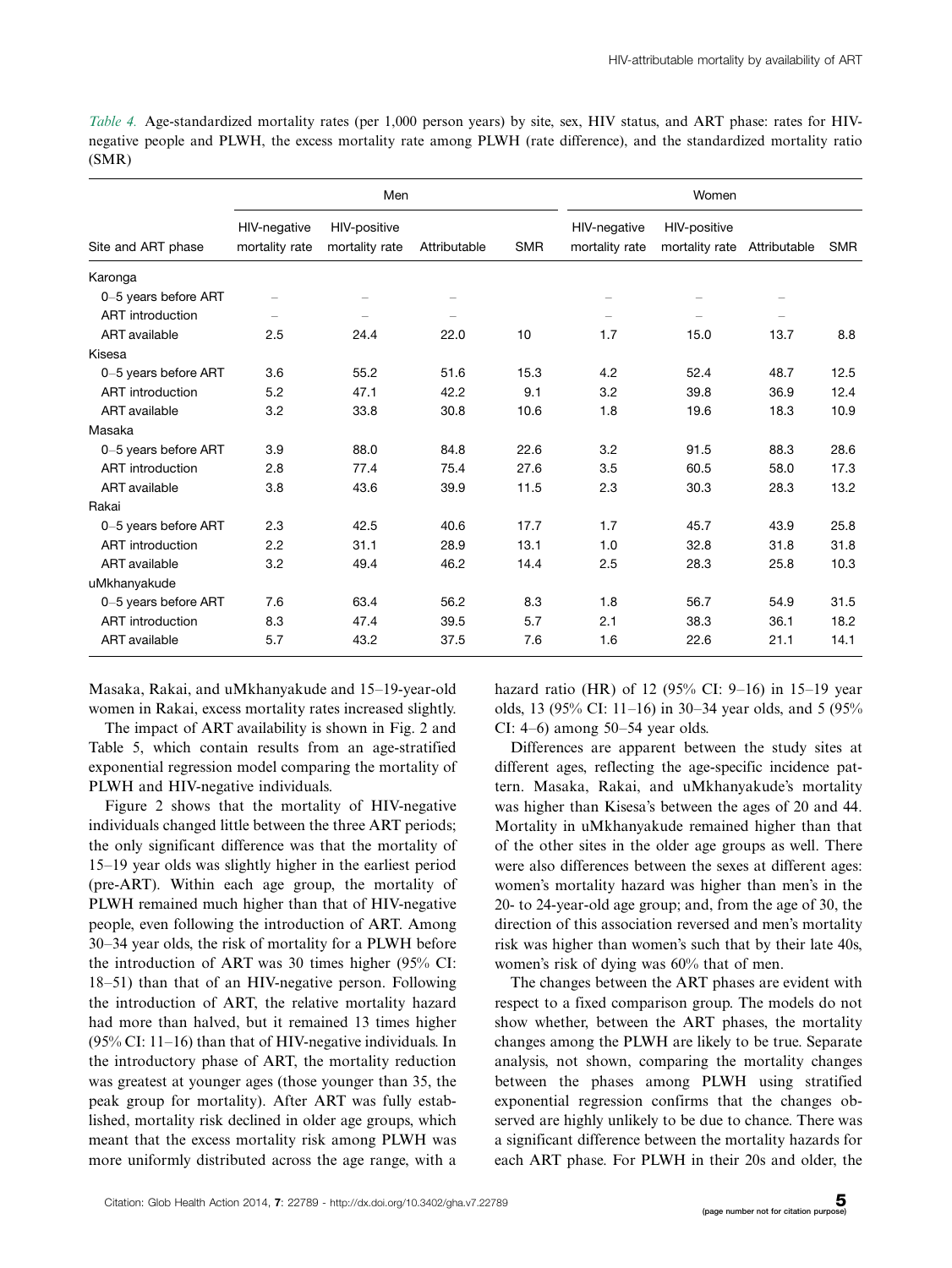

Fig. 1. Estimated excess mortality rate among PLWH by age, sex, and ART phase.

mortality had changed significantly between the pre- and post-ART phase. No difference in mortality was apparent for teenagers living with HIV.

## **Discussion**

Assessment of the mortality attributable to HIV requires information on HIV serostatus and cause of death. In countries where there is no adequate system of vital registration, DSSs provide important estimates of levels and trends in mortality. The members of the ALPHA

network, whose data are used here, combine the information from demographic surveillance with information on HIV serostatus from serological surveillance.

From these five sites, we have HIV status data on a large proportion of five distinct populations covering areas of very different HIV prevalence. These data can be used to look at trends in HIV-positive mortality rates and the excess mortality in PLWH. Excess mortality rates are obtained from the difference between the mortality rate of the PLWH and the mortality rate of the HIV-negative



Fig. 2. Hazard ratios from an age-stratified exponential regression model comparing the mortality of PLWH to that of HIVnegative individuals, by ART availability. Estimates are controlled for sex and study site; these results are given in Table 5.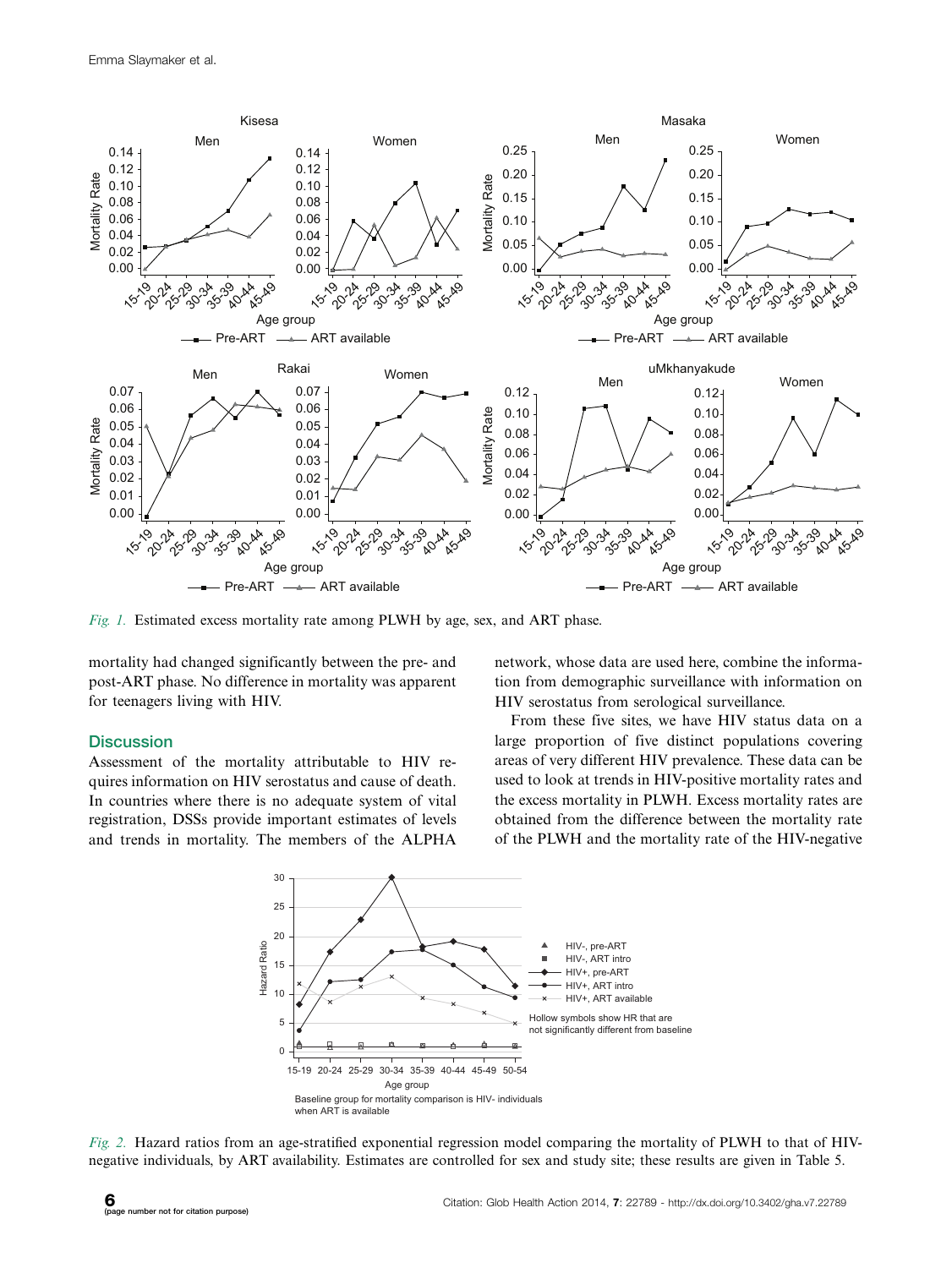| ART phase and     |                 |                  |                  |                  |                  |                  |                  |                 |
|-------------------|-----------------|------------------|------------------|------------------|------------------|------------------|------------------|-----------------|
| HIV status        | $15 - 19$       | $20 - 24$        | $25 - 29$        | $30 - 34$        | $35 - 39$        | $40 - 44$        | $45 - 49$        | $50 - 54$       |
| Pre-ART HIV -     | 1.53            | 0.75             | 0.83             | 1.31             | $\mathbf{1}$     | 1.2              | 1.4              | 0.94            |
|                   | $(1.14 - 2.05)$ | $(0.44 - 1.25)$  | $(0.69 - 1.00)$  | $(0.48 - 3.54)$  | $(0.57 - 1.74)$  | $(0.51 - 2.82)$  | $(0.70 - 2.84)$  | $(0.54 - 1.62)$ |
| Pre-ART HIV $+$   | 8.29            | 17.38            | 22.96            | 30.3             | 18.27            | 19.2             | 17.83            | 11.49           |
|                   | $(6.21 - 11.0)$ | $(13.66 - 22.1)$ | $(18.32 - 28.7)$ | $(18.17 - 50.5)$ | $(10.04 - 33.2)$ | $(15.96 - 23.1)$ | $(11.87 - 26.7)$ | $(5.73 - 23.0)$ |
| Pre-ART HIV?      | 2.07            | 4.22             | 7.11             | 9.45             | 5.85             | 4.97             | 3.66             | 1.9             |
|                   | $(1.55 - 2.76)$ | $(2.85 - 6.25)$  | $(4.63 - 10.9)$  | $(6.51 - 13.7)$  | $(4.37 - 7.83)$  | $(3.80 - 6.50)$  | $(3.09 - 4.33)$  | $(1.74 - 2.07)$ |
| ART intro $HIV -$ | 0.97            | 1.39             | 1.3              | 1.26             | 1.18             | $\mathbf{1}$     | 1.18             | 1.17            |
|                   | $(0.59 - 1.59)$ | $(0.78 - 2.46)$  | $(0.80 - 2.10)$  | $(0.45 - 3.52)$  | $(0.33 - 4.22)$  | $(0.57 - 1.74)$  | $(0.83 - 1.67)$  | $(0.72 - 1.92)$ |
| ART intro $HIV +$ | 3.76            | 12.22            | 12.57            | 17.38            | 17.76            | 15.1             | 11.33            | 9.45            |
|                   | $(1.79 - 7.90)$ | $(9.27 - 16.1)$  | $(9.31 - 16.9)$  | $(12.22 - 24.7)$ | $(15.81 - 19.9)$ | $(14.49 - 15.7)$ | $(8.76 - 14.6)$  | $(5.20 - 17.1)$ |
| ART intro HIV?    | 2.01            | 3.11             | 6.56             | 8.79             | 4.72             | 4.19             | 2.75             | 2.18            |
|                   | $(1.69 - 2.38)$ | $(1.62 - 6.00)$  | $(4.45 - 9.67)$  | $(4.92 - 15.6)$  | $(3.15 - 7.10)$  | $(2.82 - 6.23)$  | $(2.04 - 3.70)$  | $(1.77 - 2.67)$ |
| Post-ART HIV -    | $\mathbf{1}$    | $\mathbf{1}$     | $\mathbf{1}$     | $\mathbf{1}$     | $\mathbf{1}$     | $\mathbf{1}$     | $\mathbf{1}$     | $\mathbf{1}$    |
| Post-ART HIV $+$  | 11.85           | 8.7              | 11.33            | 13.09            | 9.4              | 8.35             | 6.84             | 5               |
|                   | $(8.81 - 15.9)$ | $(7.02 - 10.7)$  | $(7.95 - 16.1)$  | $(10.99 - 15.5)$ | $(7.89 - 11.2)$  | $(5.33 - 13.0)$  | $(5.14 - 9.11)$  | $(4.23 - 5.91)$ |
| Post-ART HIV?     | 2.26            | 3.72             | 6.34             | 7.93             | 5.03             | 4.07             | 2.87             | 2.07            |
|                   | $(1.34 - 3.79)$ | $(2.27 - 6.08)$  | $(3.48 - 11.5)$  | $(5.33 - 11.8)$  | $(4.13 - 6.13)$  | $(2.58 - 6.42)$  | $(2.13 - 3.87)$  | $(1.33 - 3.23)$ |
| Sex               |                 |                  |                  |                  |                  |                  |                  |                 |
| Men               | $\mathbf{1}$    | $\mathbf{1}$     |                  | $\mathbf{1}$     | $\mathbf{1}$     | $\mathbf{1}$     |                  | $\mathbf{1}$    |
| Women             | 1.02            | 1.32             | 1.06             | 0.9              | 0.75             | 0.59             | 0.57             | 0.53            |
|                   | $(0.93 - 1.11)$ | $(1.12 - 1.56)$  | $(0.98 - 1.16)$  | $(0.76 - 1.06)$  | $(0.49 - 1.15)$  | $(0.44 - 0.79)$  | $(0.45 - 0.72)$  | $(0.42 - 0.68)$ |
| Study site        |                 |                  |                  |                  |                  |                  |                  |                 |
| Kisesa            | -1              | 1.               | $\mathbf{1}$     | $\mathbf{1}$     | $\mathbf{1}$     |                  |                  | $\mathbf{1}$    |
| Masaka            | 0.98            | 1.92             | 1.91             | 2.07             | 1.56             | 1.19             | 1.29             | 0.94            |
|                   | $(0.88 - 1.09)$ | $(1.66 - 2.21)$  | $(1.75 - 2.10)$  | $(1.85 - 2.30)$  | $(1.42 - 1.71)$  | $(1.06 - 1.34)$  | $(1.18 - 1.40)$  | $(0.92 - 0.96)$ |
| Rakai             | 0.94            | 1.35             | 1.74             | 1.87             | 1.62             | 1.12             | 0.99             | 1.18            |
|                   | $(0.88 - 1.01)$ | $(1.26 - 1.44)$  | $(1.61 - 1.88)$  | $(1.74 - 2.00)$  | $(1.52 - 1.73)$  | $(1.03 - 1.23)$  | $(0.91 - 1.07)$  | $(1.10 - 1.26)$ |
| uMkhanyakude      | 0.88            | 1.5              | 1.97             | 2.36             | 1.79             | 1.64             | 1.76             | 1.66            |
|                   | $(0.79 - 0.99)$ | $(1.39 - 1.62)$  | $(1.84 - 2.11)$  | $(2.10 - 2.64)$  | $(1.54 - 2.08)$  | $(1.40 - 1.92)$  | $(1.56 - 1.99)$  | $(1.47 - 1.87)$ |

Table 5. Hazard ratios and 95% confidence intervals from an age-stratified exponential model comparing the mortality of PLWH and HIV-negative individuals by ART phase

These results are from the same model as the estimates presented in Fig. 2.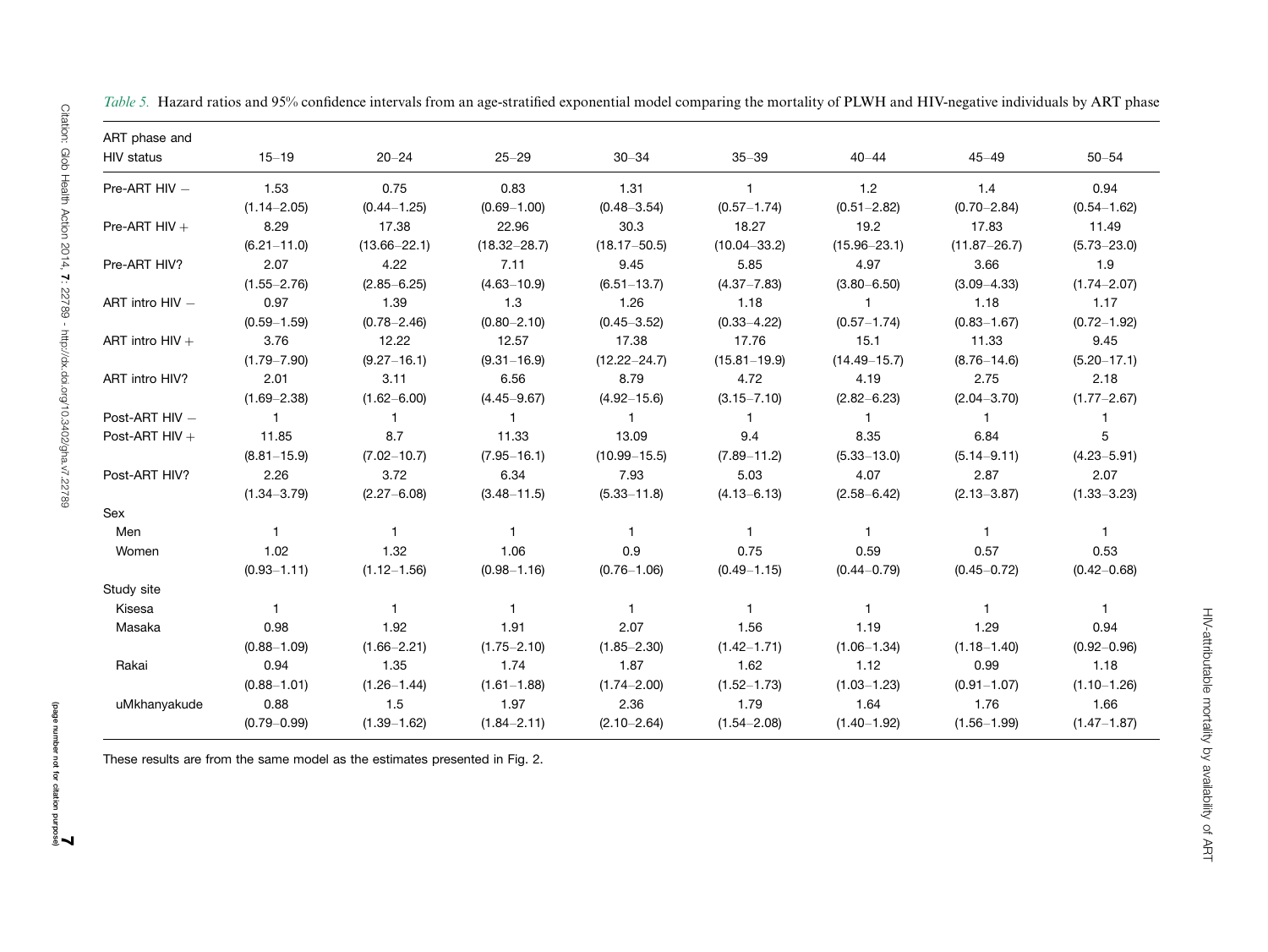individuals. In all sites, at least 90% of the deaths among PLWH were attributable to HIV: they were in excess of the deaths that would be expected given background mortality rates among the HIV-negative population.

In the Karonga district of Malawi, the fraction of mortality in the population attributable to HIV has decreased since the advent of ART (25). In this analysis, Karonga is the site with the lowest overall and excess mortality among PLWH.

The reasons for this excess are unknown. If HIV infection remains undiagnosed, the individual cannot access treatment and lower their risk of dying. Suboptimal treatment and associated care may not be enough to prevent death. Late presentation may make it unlikely that treatment will succeed. Data on individual experience of HIV diagnosis, treatment, and care will help to explain why mortality remains high. These data are difficult to collect from the general population and insufficient data were available at the point of writing, but future analyses are planned.

Two large international trials showed that among PLWH who achieve adequate viral suppression and  $CD4^+$  T-cell counts of at least 500 cells/ml, the mortality rate is the same as that experienced by the general population (26). A European study reached a similar conclusion, finding in a clinical cohort that the standardized mortality ratio (SMR) was 4.2, but in the subset of individuals with a CD4 count higher than 500/mm<sup>3</sup>, the SMR was 1.5 (27). The International Epidemiologic Databases to Evaluate AIDS (IeDEA) consortium carried out an analysis of PLWH receiving ART in Côte d'Ivoire, Malawi, South Africa, and Zimbabwe; they found that, among people who started ART with a CD4 count over 200 and at World Health Organization (WHO) clinical stage I or II, the mortality rate was very similar to that of the general population (28). However, the same study estimated an overall HIVattributable mortality rate of 69.5 per 1,000 person-years among the entire group receiving treatment and an SMR of 18.7. These estimates are higher than those reported in this article, and one reason could be that the follow-up ended in 2007 when ART programmes were still quite new. Analysis of data from 13 clinical cohort studies with follow-up between 1996 and 2006 found a crude death rate of 12.1 per 1,000 person years among PLWH receiving ART (29). Another analysis of nine cohorts found crude mortality rates among PLWH on ART that ranged from 2.9 to 22.9 per 1,000 person years, with a pooled crude rate of 9.5 per 1,000 (30).

However, the people identified as living with HIV in the ALPHA studies are from population-based cohorts, which include those who are on ART, those who have not yet started ART, and those who are undiagnosed. Unlike the clinical cohort studies, participants in the observational ALPHA cohorts may remain undiagnosed or untreated at an advanced stage of infection, even once ART is available. This might explain the higher mortality rate among PLWH in the ALPHA sites compared to the rates estimated from studies in Europe and North America. The HIV-positive mortality rates from some of the ALPHA sites lie within the range from the clinical cohorts, even though ART coverage does not reach 100% in any site. This may be because the ALPHA sites regularly test all individuals who participate in the studies, and many of those subsequently identified as living with HIV will be at the early stages of HIV infection and initially experience little excess mortality. Individuals like this are likely to be underrepresented in a clinical cohort. This may also explain why the ALPHA estimates are lower than those from the IeDEA study (28).

A strength of these results is that the estimation of  $background$  mortality is directly measured  $-$  available from the same population and at the same time – whereas most previous studies have relied on national estimates. The validity of these findings depends on the assumption that the ascertainment of HIV status is essentially complete, with the HIV status and stage of infection among those who have not been tested assumed to be the same as among those whose status is known. If this is not the case, then the true difference in mortality between PLWH and HIV-negative individuals may be different from that estimated. The proportion of individuals (aged  $15+$ ) in the DSS for whom HIV status had never been measured, by the end of the last phase of follow-up, ranged from 16% in Masaka (the longest running study) to 60% in uMkhanyakude (the site with the shortest history of HIV testing).

In this article, we have not used data on cause of death to distinguish AIDS mortality from other causes of death among PLWH, which is another way of estimating mortality attributable to HIV. Population-based causeof-death information is not routinely available in these countries. A variable proportion of recorded deaths in ALPHA sites have had a verbal autopsy (VA) done. VA data can be used to assign a probable cause of death for people dying outside hospital settings either by physician review or through the use of software. We have not used VA data in this article because the differences in VA coverage between the sites, and over time, are sufficient to undermine our ability to make comparisons between sites and over time.

VA data have been used to show that HIV-associated deaths are a major contributor to adult mortality in different sub-Saharan African populations (25, 31). VA data have also been used to show the share of AIDS deaths in the population as a whole, which depends on the prevalence of HIV in the population as well as the background mortality in HIV-negative individuals.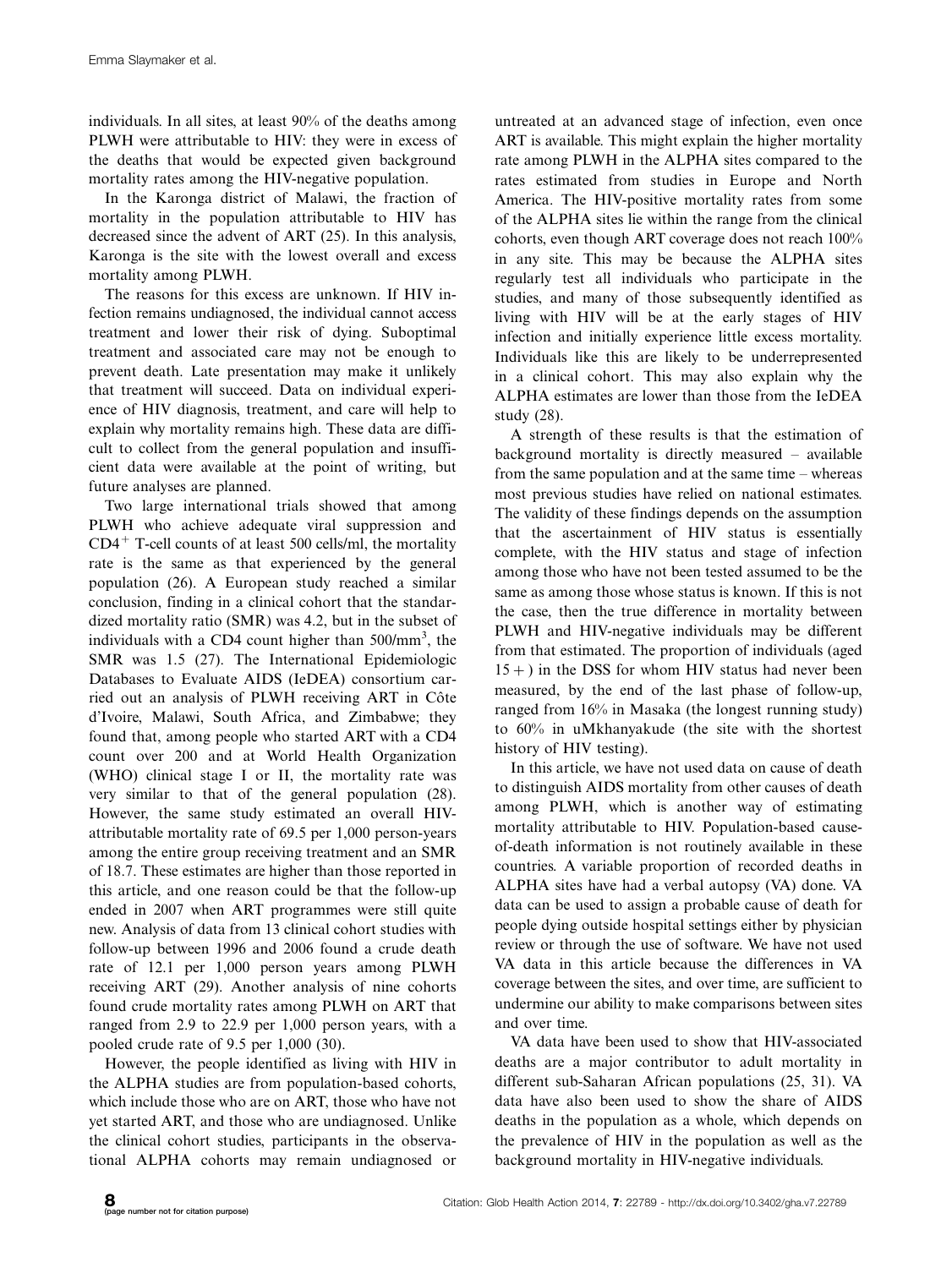The Global Burden of Disease study of 2010 derived cause-specific mortality estimates by modeling data from a variety of sources. They estimated that the proportion of all deaths attributable to HIV/AIDS was highest in South Africa  $(41.1\%)$  and lower in Malawi  $(23.6\%)$ , Tanzania (21.2%), and Uganda (17.2%). In each of these countries, they estimated that HIV/AIDS is the leading cause of disease burden (32). When ART was available in the Malawi and Tanzanian sites, and one of the Ugandan sites, we estimate that 25% of deaths occurred in people known to be living with HIV. In the other Ugandan site, Rakai, the estimate was much higher (67%). Historically, HIV incidence and prevalence have been higher in Rakai than Masaka. Since 2005, ART and circumcision services have been available in Rakai, and HIV incidence has fallen. Mortality in Rakai among PLWH and HIVnegative people has been lower than in Masaka, and this difference was especially pronounced before ART was available. This may have been due to research activities in Rakai which included active follow-up for participants who tested HIV-positive, a system of community counselors, mobile clinics which provided sexually transmitted infection treatment and referrals to the static clinics, and nevirapine for pregnant and breastfeeding women with HIV. These activities may have lowered mortality among known PLWH prior to ART treatment being widely available.

Mortality declines have been seen following the introduction of ART. Once treatment programmes were widely available, PLWH mortality fell to about half of the level it was before the introduction of ART. However, PLWH retain a high level of excess mortality with almost 10 deaths to every 1 that would be expected.

## Acknowledgements

The analysis work was funded through the ALPHA network grant from the Wellcome Trust, grant reference number 090959/Z/09/Z and WHO research grant SPHQ12 APW 2144 both held at LSHTM.

# Conflict of interest and funding

The authors have not received any funding or benefits from industry to conduct this study.

## **References**

- 1. Todd J, Balira R, Grosskurth H, Mayaud P, Mosha F, ka-Gina G, et al. HIV-associated adult mortality in a rural Tanzanian population. AIDS 1997; 11: 801-7.
- 2. Nunn AJ, Mulder DW, Kamali A, Ruberantwari A, Kengeya-Kayondo JF, Whitworth J. Mortality associated with HIV-1 infection over five years in a rural Ugandan population: cohort study. BMJ 1997; 315: 767-71.
- 3. Sewankambo NK, Wawer MJ, Gray RH, Serwadda D, Li C, Stallings RY, et al. Demographic impact of HIV infection in rural Rakai District, Uganda: results of a population-based cohort study. AIDS 1994; 8: 1707-14.
- 4. Nyirenda M, Hosegood V, Barnighausen T, Newell ML. Mortality levels and trends by HIV serostatus in rural South Africa. AIDS 2007; 21(Suppl 6): S73-9.
- 5. Marston M, Todd J, Glynn JR, Nelson KE, Rangsin R, Lutalo T, et al. Estimating 'net' HIV-related mortality and the importance of background mortality rates. AIDS 2007; 21(Suppl 6): S65-71.
- 6. Kasamba I, Baisley K, Mayanja BN, Maher D, Grosskurth H. The impact of antiretroviral treatment on mortality trends of HIV-positive adults in rural Uganda: a longitudinal populationbased study, 1999-2009. Trop Med Int Health 2012; 17: e66-73.
- 7. Marston M, Michael D, Wringe A, Isingo R, Clark BD, Jonas A, et al. The impact of antiretroviral therapy on adult mortality in rural Tanzania. Trop Med Int Health 2012; 17: e58-65.
- 8. Gargano JW, Laserson K, Muttai H, Odhiambo F, Orimba V, Adamu-Zeh M, et al. The adult population impact of HIV care and antiretroviral therapy in a resource poor setting, 2003-2008. AIDS 2012; 26(12): 1545-54.
- 9. Floyd S, Marston M, Baisley K, Wringe A, Herbst K, Chihana M, et al. The effect of antiretroviral therapy provision on allcause, AIDS and non-AIDS mortality at the population level a comparative analysis of data from four settings in Southern and East Africa. Trop Med Int Health 2012; 17: e84-93.
- 10. Reniers G, Araya T, Davey G, Nagelkerke N, Berhane Y, Coutinho R, et al. Steep declines in population-level AIDS mortality following the introduction of antiretroviral therapy in Addis Ababa, Ethiopia. AIDS 2009; 23: 511-18.
- 11. The Antiretroviral Therapy in Lower Income Countries (ART-LINC) Collaboration, ART Cohort Collaboration (ART-CC) groups. Mortality of HIV-1-infected patients in the first year of antiretroviral therapy: comparison between low-income and high-income countries. Lancet 2006; 367: 817–24.
- 12. Wringe A, Floyd S, Kazooba P, Mushati P, Baisley K, Urassa M, et al. Antiretroviral therapy uptake and coverage in four HIV community cohort studies in sub-Saharan Africa. Trop Med Int Health 2012; 17: e38-48.
- 13. Lawn SD, Harries AD, Wood R. Strategies to reduce early morbidity and mortality in adults receiving antiretroviral therapy in resource-limited settings. Curr Opin HIV AIDS 2010; 5: 18-26.
- 14. Masiira B, Baisley K, Mayanja BN, Kazooba P, Maher D, Kaleebu P. Mortality and its predictors among antiretroviral therapy naive HIV-infected individuals with CD4 cell count  $\geq$  350 cells/mm (3) compared to the general population: data from a population-based prospective HIV cohort in Uganda. Glob Health Action 2014; 7: 21843.
- 15. Michael D, Kanjala C, Calvert C, Pretorius C, Wringe A, Todd J, et al. Does the Spectrum model accurately predict trends in adult mortality? Evaluation of model estimates using empirical data from a rural HIV community cohort study in North-Western Tanzania. Glob Health Action 2014; 7: 21783.
- 16. Nabukalu D, Klipstein-Grobusch K, Herbst K, Newell ML. Mortality in women of reproductive age in rural South Africa. Glob Health Action 2013; 6: 22834.
- 17. Tenu F, Isingo R, Zaba B, Urassa M, Todd J. Adjusting the HIV prevalence for non-respondents using mortality rates in an open cohort in northwest Tanzania. Tropical Medicine & International Health 2014. doi: 10.1111/tmi.12304.
- 18. Crampin AC, Dube A, Mboma S, Price A, Chihana M, Jahn A, et al. Profile: the Karonga Health and Demographic Surveillance System. Int J Epidemiol 2012; 41: 676-85.
- 19. Tanser F, Hosegood V, Barnighausen T, Herbst K, Nyirenda M, Muhwava W, et al. Cohort profile: Africa Centre Demographic Information System (ACDIS) and population-based HIV survey. Int J Epidemiol 2008; 37: 956-62.
- 20. Bärnighausen T, Tanser F, Malaza A, Herbst K, Newell ML. HIV status and participation in HIV surveillance in the era of